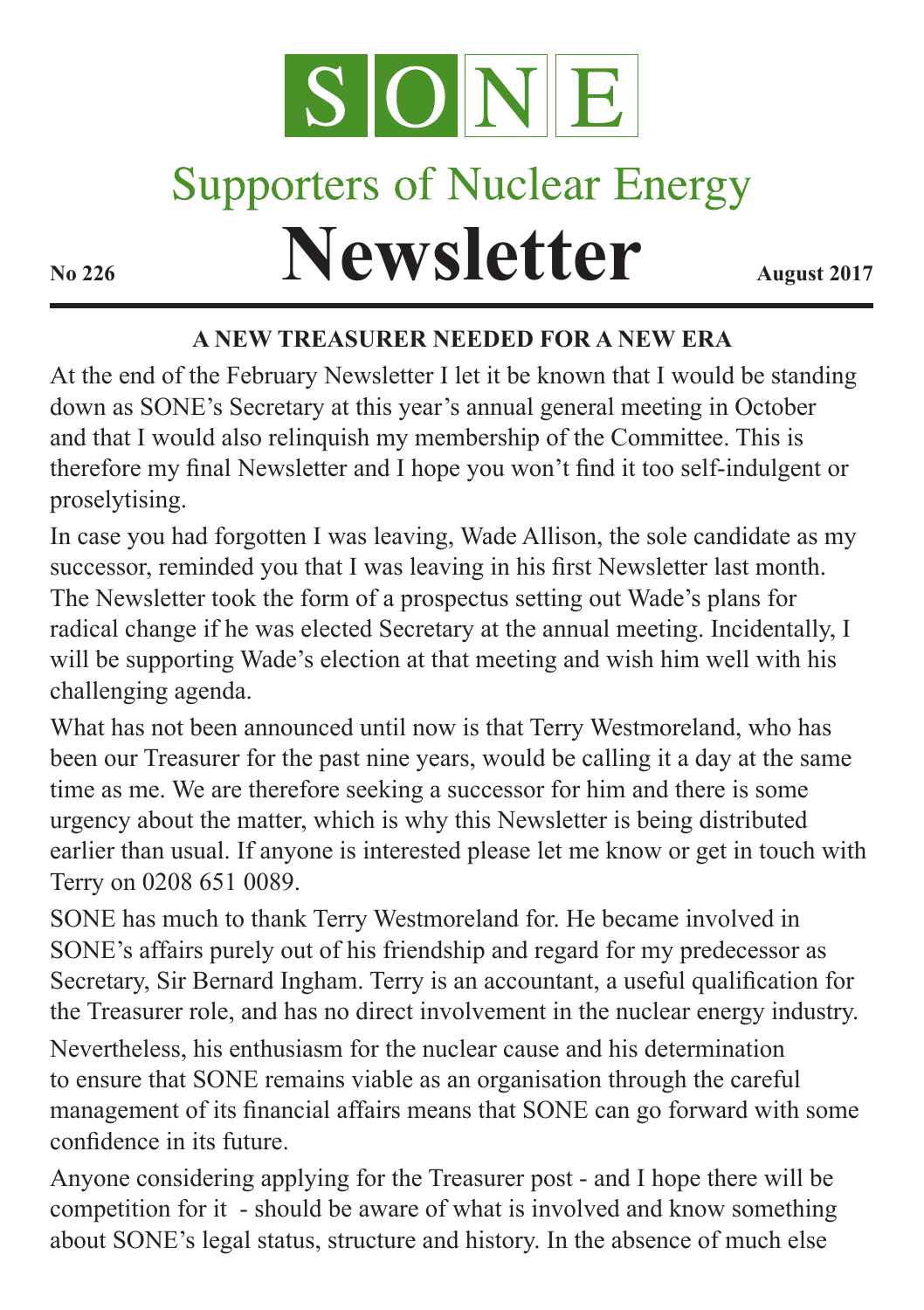happening in the UK on the nuclear power front at the moment I decided to spend some time considering our current situation as an organisation and how we came to be what we are.

## **OUR BEGINNING**

Supporters of Nuclear Energy Limited (SONE) was incorporated under the Companies Act 1985 as a private limited company on the 1st of June 1998 and from the outset it has had three officers - a Chairman, a Company Secretary and a Treasurer. The officers do not receive a salary.

Sir William McAlpine has been SONE's Chairman from the outset and you will be glad to know that unlike Terry and me he has no intention of standing down. The contribution Sir William makes within SONE and the respect in which he is held inside and outside the nuclear industry cannot be over-stated.

In law a private limited company must have at least one director and the directors **are legally responsible for running the company and making sure company accounts and reports are properly prepared**. I have emphasised this legal requirement because the need for the level of diligence which SONE has traditionally exercised has been questioned from time to time because some of this support is provided by external agencies and paid for.

In particular, assistance in the preparation of the annual report and accounts is provided by a private accountancy firm, the Sargeant Partnership. The need for this professional assistance has been challenged on occasion but after informed debate within the Committee the long-standing arrangement has always been maintained.

I think the structure we have in place should be maintained, but that will be for the Chairman, the new Secretary and the new Treasurer and the Committee as a whole to consider. In my view the suggestion that SONE needs no more from its Treasurer than might be provided by someone used to looking after the financial affairs of an allotment committee or a book club is extraordinary, not least because of the public's interest in anything nuclear.

Anyone thinking of volunteering for the Treasurer post may find Terry Westmoreland's description of what the job entails helpful:

- \* Prepare annual invoices for members subscriptions (for printing and sending out to members by the Mullet Press) and deposit cheques received at the bank.
- \* Pay all expenses.
- \* Keep financial accounting records covering all transaction and present these to the Sargeant Partnership each year for review and preparation of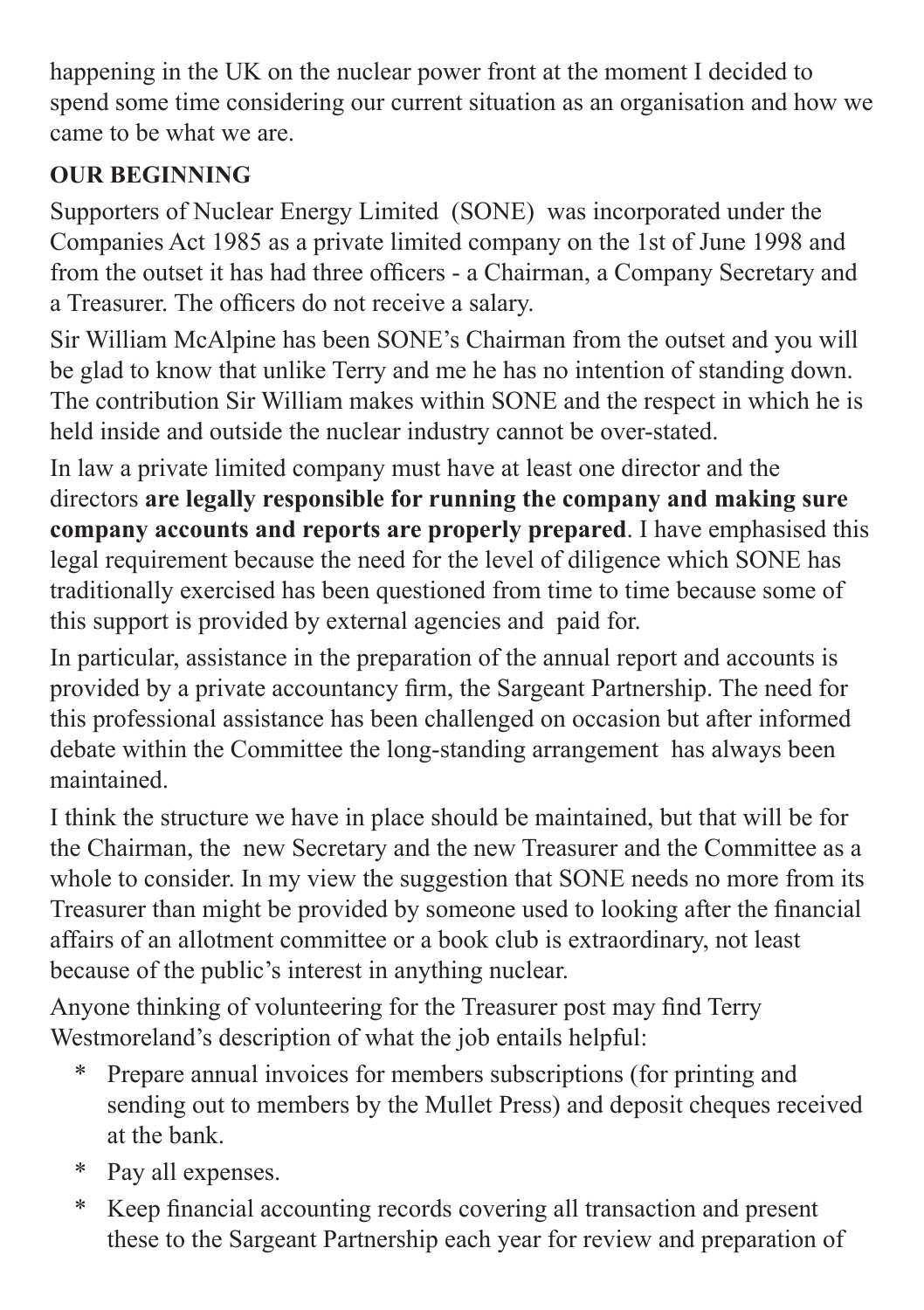the Annual Accounts.

- \* Keep the Committee appraised of the financial situation on an ongoing basis and draw attention to the requirement for future funding when necessary.
- \* Maintain the membership records.

For completeness, the SONE committee (which the Treasurer should always attend if at all possible) meets quarterly and the dates of the planned meetings are notified to members at least six months in advance to make attendance easy to plan.

#### **OUR ANNUAL MEETING SPEAKERS**

It would be helpful if anyone interested in becoming SONE's Treasurer attended the next meeting of the Committee, which is on 5 September . This would provide a hand-over period which is important as the Secretary and Treasurer appointments will need to be confirmed at the annual general meeting, to be held at the Institution of Civil Engineers in London on Monday 23 October 2017.

The speakers at the AGM will be Wade Allison, probably supported by John Lindberg, whose name will be known to you from the March Newsletter, when we announced that we were considering inking up with Weinberg Next Nuclear, another organisation which supported nuclear energy from an independent standpoint. Weinberg had decided that it should move away from being a single issue lobbyist advocating the use of "next generation" thorium technology to a wider remit not that dissimilar to SONE's.

At the start of the year talks began on a possible merger or some other form of looser association between the two organisations, involving Sir William and myself, on behalf of SONE, and Wade Allison and John Lindberg on behalf of Weinberg. Both Wade and John are also members of SONE and Wade is already a member of the SONE committee and John is to become one.

It is fair to say that the Chairman and I were impressed by the ideas for a joint future which emerged from the discussion, some of which found their way into Wade's prospectus, but in the end nothing came of the talks. , There are several reasons for this but the illness and subsequent untimely death of Weinberg's Director, Stephen Tindale , a former Executive Director of Greenpeace UK who became convinced that the UK needed nuclear energy, certainly played a part. Weinberg Next Nuclear is now in the process of being wound up.

John Lindberg was Weinberg's Technology Officer. A young man in his early 20s with an impressive knowledge of the world-wide nuclear industry and broad Parliamentary and technical experience he has the sort of background and ability,